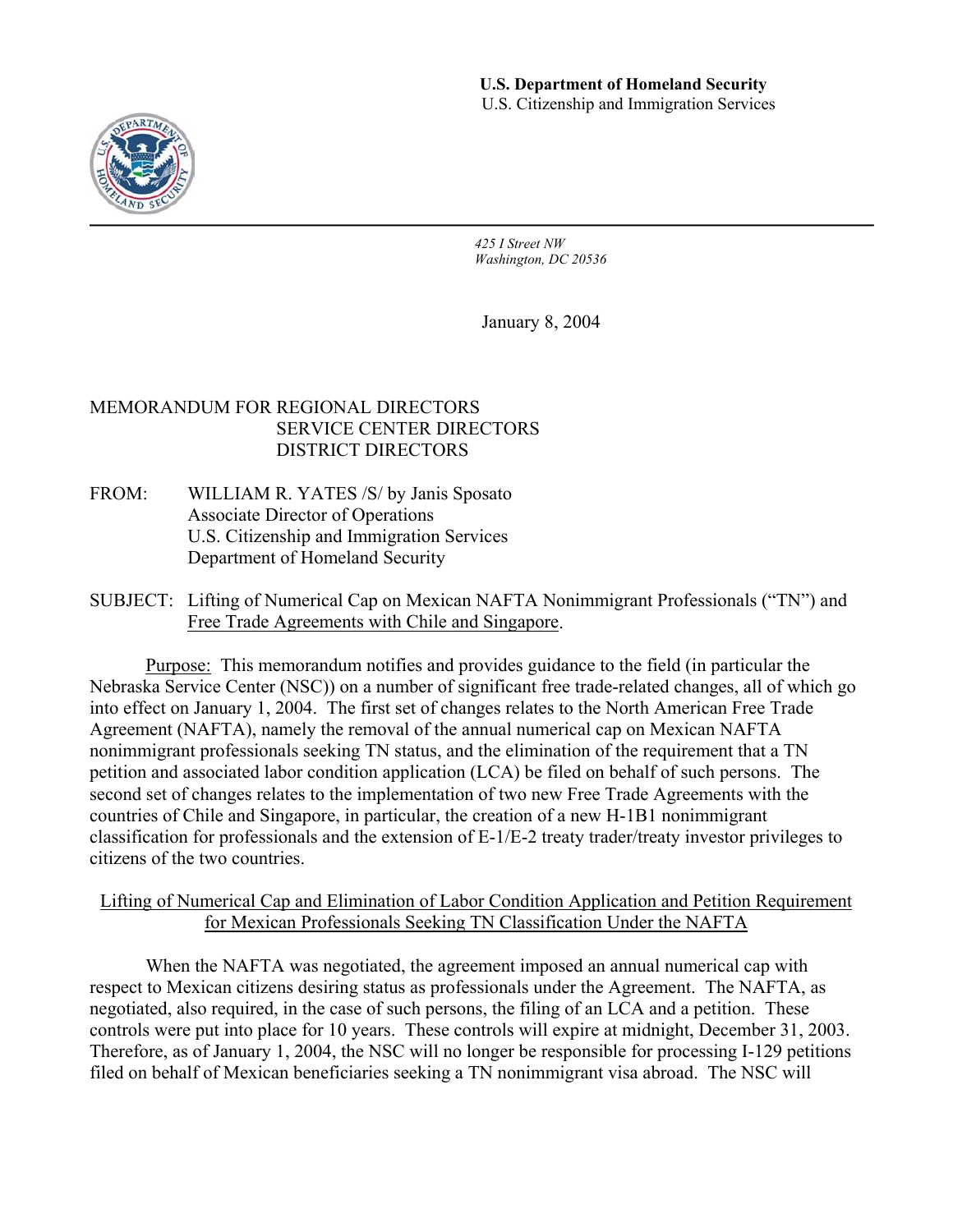## MEMORANDUM FOR THE REGIONAL DIRECTORS, et al.

SUBJECT: Lifting of Numerical Cap on Mexican NAFTA Nonimmigrants and Free Trade Agreements with Chile and Singapore.

continue to process I-129 requests for extension of or change to nonimmigrant TN status, and after January 1, 2004, such requests on behalf of Mexican citizens will be processed in the same way as the NSC currently processes such requests on behalf of Canadian citizens.

The Office of Program and Regulations Development/US Citizenship and Immigration Services (CIS) has pending with the Office of Management and Budget an interim rule that re-drafts 8 CFR 214.6 to reflect the expiration of the above noted controls. As the immigration controls for Mexican citizens will expire with or without the revised regulation in place, the NSC should take the following actions as of January 1, 2004:

- Any I-129 petition received on behalf of a Mexican citizen seeking a TN nonimmigrant visa abroad on or after January 1, 2004, must be returned to the petitioner, with the fee and instructions to contact the Department of State, as that Department controls the visa application and issuance process for Mexican citizens seeking TN nonimmigrant status.
- Requests for either an extension of or change to TN status on behalf of a Mexican citizen will be processed in the same way the NSC now processes such requests on behalf of Canadian citizens, using the I-129. The NSC should note that no petition or LCA is required for Mexican citizens desiring an extension of or change to TN nonimmigrant status after January 1, 2004. (Note however that Mexican citizens will continue to be required to hold a valid passport and obtain a valid nonimmigrant visa in order to be admitted to the United States as a TN nonimmigrant.)

The NSC will be notified as soon as the interim rule has been published in the Federal Register.

#### Chile and Singapore Free Trade Agreements

# Background

On September 3, 2003, President Bush signed into law the United States-Chile Free Trade Agreement Implementation Act (Pub. L. No. 108-77) and the United States-Singapore Free Trade Agreement Implementation Act (Pub. L. No. 108-78). Under the immigration provisions of the Acts, a new H-1B1 nonimmigrant category was created that provides 1,400 visas annually for Chileans and 5,400 visas annually for Singaporeans. The annual 6,800 H-1B1 numerical cap will be counted against the H-1B numerical cap. These provisions become effective on January 1, 2004. Also note that, as in the NAFTA, these new trade agreements contain commitments regarding the B, E, and L nonimmigrant categories. However, these commitments do not imply any special treatment or requirements for nationals of Chile or Singapore seeking B, E or L status. In other words, there are no changes from the current B and L nonimmigrant eligibility requirements for Chilean or Singaporean nationals seeking admission in those nonimmigrant classifications. Applications and/or petitions involving these classifications shall continue to be processed in the same manner as they have been to date. The E nonimmigrant classification, which is available for the first time to nationals from the two countries, is discussed in a separate section below.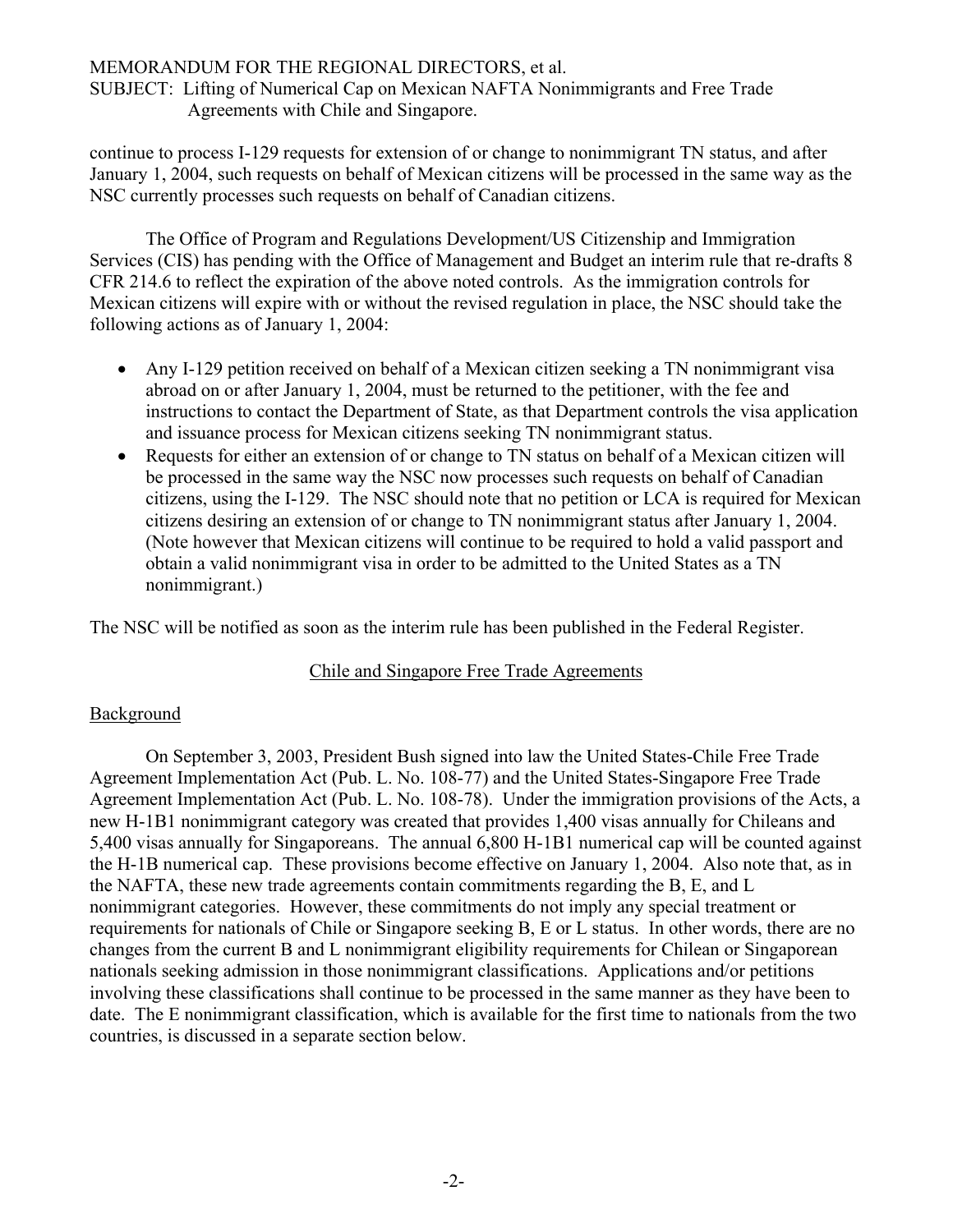#### MEMORANDUM FOR THE REGIONAL DIRECTORS, et al. SUBJECT: Lifting of Numerical Cap on Mexican NAFTA Nonimmigrants and Free Trade Agreements with Chile and Singapore.

# Differences Between the H-1B Nonimmigrant Specialty Occupation Worker Category and the new H-1B1 Category for Professionals

The new H-1B1 category is available to "professionals" from Chile and Singapore. For purposes of the two trade agreements, a "professional" is defined as "a national of [Chile or Singapore] who is engaged in a specialty occupation requiring (a) theoretical and practical application of a body of specialized knowledge; and (b) attainment of a post-secondary degree in the specialty requiring four or more years of study (or the equivalent of such a degree) as a minimum for entry into the occupation." See Chapter 16, Annex 16.4, Section IV, paragraph 2, of the U.S.-Chile Free Trade Agreement and Chapter 11, Annex 11A. Section IV, paragraph 2, of the U.S.-Singapore Free Trade Agreement. In addition, the H-1B1 nonimmigrant classification is available to certain otherwise admissible business persons who do not possess a post-secondary degree or its equivalent, but who will engage in the professions of: (1) in the case of Chilean nationals only, Agricultural Managers and Physical Therapists, and (2) in the case of nationals of both Chile and Singapore, Disaster Relief Claims Adjusters. Further, in the case of nationals of both countries, certain Management Consultants who hold a degree in other than their specialty area will be able to seek admission in H-1B1 classification by presenting alternative documentation reflecting experience in the specialty area.

There are a number of important differences between the Chile and Singapore Free Trade Agreements and the existing H-1B nonimmigrant specialty occupation worker category. Below are three of the most important differences.

- 1. There is no petition requirement with the CIS on behalf of a Chilean or Singaporean desiring free trade nonimmigrant (H-1B1) status. Individuals who are not in the United States who wish to be admitted initially in H-1B1 nonimmigrant classification must apply directly to the Department of State for an H-1B1 nonimmigrant visa. Such persons must submit a job offer letter, relevant credentials, and a H-1B1 labor attestation (in the form specified by the Department of Labor), and any other relevant documentation required by the State Department. The NSC role in adjudicating H-1B1 cases is limited to requests for either a change of nonimmigrant status to that of H-1B1 or a request for an extension of stay in that classification.
- 2. Unlike the H-1B category, which generally requires possession of a relevant professional license as a condition to admission, the H-1B1 category does not require such licensure as a prerequisite to admission as an H-1B1 nonimmigrant. Professionals admitted in H-1B1 classification will, however, be expected to comply with all applicable State and Federal licensure requirements for engaging in their respective profession following their admission to the United States.
- **3.** Unlike H-1B specialty occupation workers, who may be admitted for up to three years initially, with extensions available normally up to six years, professionals from Chile and Singapore may be admitted initially for a maximum of one-year, and they may extend their H-1B1 stay an indefinite number of times, in one-year increments, as long as they continue to demonstrate that they do not intend to remain or work in the United States permanently. Note that, unlike the H-1B statute, which specifically allows for "dual intent," there is no similar provision with respect to an H-1B1 nonimmigrant.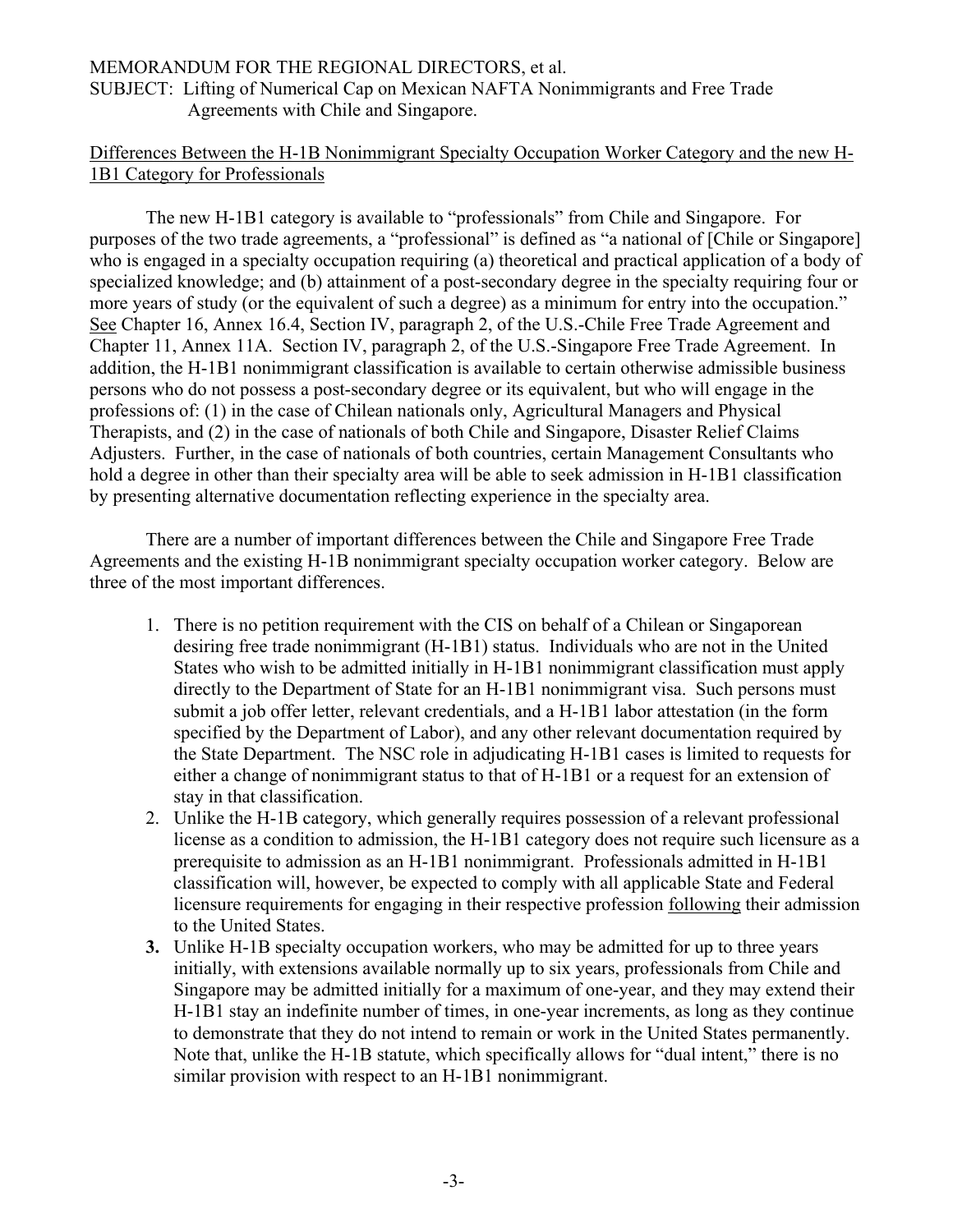## MEMORANDUM FOR THE REGIONAL DIRECTORS, et al.

SUBJECT: Lifting of Numerical Cap on Mexican NAFTA Nonimmigrants and Free Trade Agreements with Chile and Singapore.

#### Requests for Change of Status to H-1B1 Professional

A national of either Chile or Singapore, currently admitted to the United States as a nonimmigrant in a category eligible to change nonimmigrant status, may apply to the NSC in order to change to H-1B1 nonimmigrant status. Such individuals must use the I-129 to make the application, accompanied by:

- A letter from the U.S. employer stating the activity to be engaged in, the anticipated length of stay, and the arrangements for remuneration;
- Evidence the alien meets the educational requirement for the profession or occupation, which normally is a bachelor's degree or higher (As noted on page 3, there are four exceptions to the degree requirement with respect to, in the case of citizens of Chile, Agricultural Managers and Physical Therapists, and, with respect to both citizens of Chile and Singapore, Management Consultants and Disaster Relief Claims Adjusters. Depending on the particular occupation, persons seeking to engage in any of these professions will be required to present evidence of a combination of work experience and/or alternate educational training. Further guidance will be issued as to what constitutes acceptable documentation with respect to these four occupations.);
- For nationals of Chile and Singapore, a U.S. Department of Labor issued H-1B1 certified labor attestation.

Those applying for a change to H-1B1 nonimmigrant status will be eligible for Premium Processing once a notice has been published in the Federal Register that adds this category of nonimmigrant to those eligible for this service. Also note there is no requirement that a Form I-129W be filed as part of the change of nonimmigrant status application process. A qualified H-1B1 nonimmigrant may be granted an initial period of stay in such classification for a period not to exceed more than one calendar year.

The implementing legislation contains a requirement that the Secretary of Homeland Security establish annual numerical limitations on approvals of initial applications by aliens for admission under the free trade agreements. In addition to initial admissions at ports-of-entries, initial changes of nonimmigrant status to H-1B1 classification will be counted towards this overall annual limitation. The Nebraska Service Center therefore will need to maintain a count of the number of change of nonimmigrant status requests.

By statute, Chilean and Singaporean nationals changing status to H-1B1 will be counted against the annual H-1B1 cap. The CLAIMS3 system is therefore being modified to track H-1B1 change of status cases. Since CLAIMS3 currently tracks a portion of regular H-1B cases under the code of 1B1, free trade nonimmigrants from Chile or Singapore qualifying for a change of nonimmigrant status to that of H-1B1 will be classified as "HSC" within the CLAIMS3 system. The agreements also contain a unique provision that allows CIS to apply any unused H-1B1 cap numbers to any pending H-1B cases from the previous fiscal year. In other words, since H-1B1 numbers are initially deducted from the H-1B cap, any unused H-1B1 numbers will be "added-back" into the H-1B annual cap at the end of the fiscal year and not be charged against the new fiscal year's H-1B numerical limitation. This "addback" procedure is available only during the first 45 days of the new fiscal year, that is, from October 1